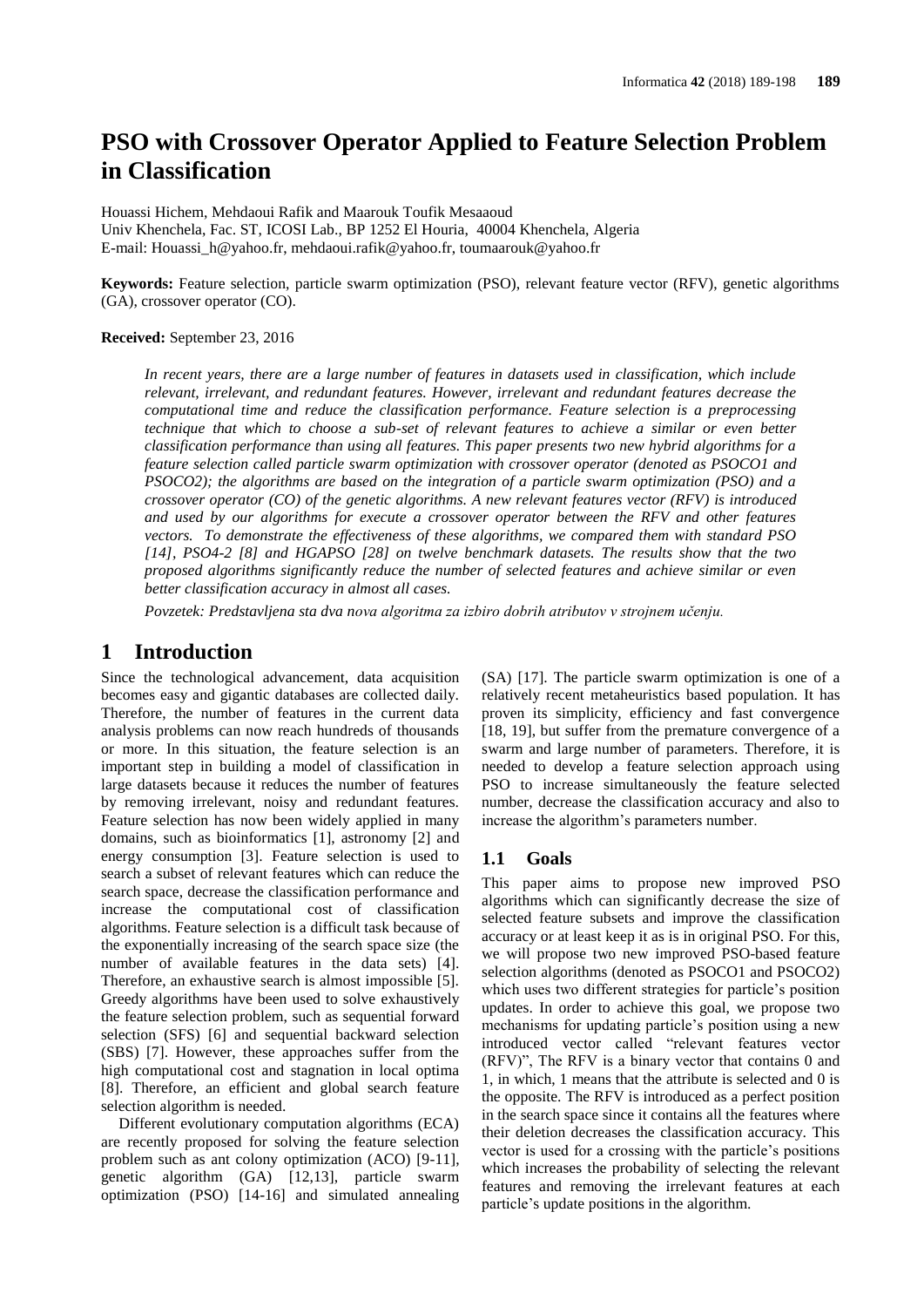Our algorithms are developed and compared with other PSO-based feature selection mechanisms on many datasets with different numbers of features and instances.

### **1.2 Organization**

The rest of this paper is organized as follows: Section 2 presents a brief background on standard particle swarm optimization (PSO), and reviews recent studies about PSO-based feature selection approaches. Section 3 describes in detail the two proposed modified PSO based feature selection approaches with new positions updating strategies. Section 4 describes experimental design and results on 12 benchmark data sets with discussions. Finally, section 5 provides conclusions.

# **2 Background and related work**

This section provides a background about standard PSO [14] and related work on proposed feature selection using modified PSO algorithms in the literature.

# **2.1 Particle Swarm Optimization for feature selection**

Particle swarm optimization (PSO) [15, 16] is a population-based optimization technique, was introduced by Eberhart and Kennedy [14] that which inspired from the nature social behavior, dynamic movements and communications of animals such as birds and fish in the search for food. In PSO, each particle in the swarm can represent a candidate solution of the problem. Each particle has a position, velocity and moving in the search space for searching the optimal solution, the positions and velocities of particles are represented respectively by a vectors  $x_i = (x_{i1}, x_{i2},...,x_{id})$  and  $v_i = (v_{i1}, v_{i2},...,v_{id})$ ,  $i = 1$ to N, where d is the dimensionality of the search space and N is the swarm size. During searching, each particle of a swarm updates its position based on its best position (the personal best pbest) and the best position obtained by its neighborhood (the global best gbest). In the standard version of PSO [14] the swarm is initialized with a population of random positions and searches for the best solution in several iterations. In each iteration, the particle's velocity and position are updates according to the following equations:

$$
x_{id}^{t+1} = x_{id}^t + v_{id}^{t+1}
$$
  
\n
$$
v_{id}^{t+1} = w \times v_{id}^t + c_1 \times r1_i \times (p_{id} - x_{id}^t) + c_2 \times r2_i
$$
  
\n
$$
\times (p_{gd} - x_{id}^t)
$$
  
\n(2)

Where t represents the  $t<sup>th</sup>$  iteration in the evolutionary algorithm,  $\overline{d}$  represents the  $d<sup>th</sup>$  dimension in the search space, w is the inertia weight,  $c_1$  and  $c_2$  are two positive constants called cognitive and social parameters respectively.  $r1_i$  and  $r2_i$  are independent random values uniformly generated from  $(0, 1)$ ,  $p_{id}$  is the pbest of i<sup>th</sup> particle and  $p_{gd}$  is the gbest of the swarm.

PSO was originally proposed for solving continuous problems. However, many problems, such as feature selection are discrete or binary problems. The binary PSO (BPSO) is applied for discrete problems. In BPSO, the position of each particle is represented in binary values which are 0 or 1. The particle's velocity in BPSO indicates that a particle might change its state to 1. A sigmoid function  $s(v_{id})$  is introduced to transform  $v_{id}$  to the range of  $(0,1)$ . BPSO updates the position of each particle according to the following formula:

$$
x_{id} = \begin{cases} 1, if \, rand() < s(v_{id}) \\ 0, ot \square \, erwise \end{cases} \tag{3}
$$

Where

$$
s(v_{id}) = \frac{1}{1 + e^{-v_{id}}}
$$
 (4)

rand () is a randomly generated number from  $(0, 1)$ .

# **2.2 Recent studies about PSO for feature selection**

More recently modified particle swarm optimization algorithms are proposed to feature selection problem, we classify these algorithms based on modifications of the standard PSO as follow:

#### **(1) Modified initialization mechanisms**

Xue et al. [8] developed three initialization strategies and three pbest and gbest updating mechanisms in PSO. Their experiments confirm that these new mechanisms increase the classification accuracy and reduce both the number of features and the computational time.

#### **(2) Modified Gbest and Pbest updating mechanisms**

In standard PSO, gbest is updated only when a better solution is found, but this mechanism is easy falling into local optimal solutions. Yang et al. [20] develop a new Gbest updating strategy in PSO for feature selection which that aims to avoid the particles converging at local optima. In this proposed strategy, when Gbest is unchanged after three iterations, a new Gbest will be created from pbests of relevant particles. Experiments show that the new algorithm outperforms both standard BPSO and GA-based feature selection in terms of classification accuracy. Chuang et al. [21] also proposed a Gbest updating mechanism, where the Gbest will be reset to zero vector if it unchanged after several iterations. This algorithm is compared in terms of the classification performance with the proposition of Yang et al. [20] using the cancer related human gene expression datasets. Experimental results show that this method could achieve higher classification accuracy in most cases.

#### **(3) Multi Swarm**

Liu et al. [22] and Fdhila et al. [23] introduce multiswarm PSO (MSPSO) algorithms. In the proposition of [22] the algorithm is used for both the feature selection problem and the SVM parameters optimization. The experimental results show that their proposed method is faster and achieves better performance than grid search, standard BPSO and GA. However, the multi-swarm PSO algorithms are more expensive than the other methods in terms of both memory and computational time because of the large population size.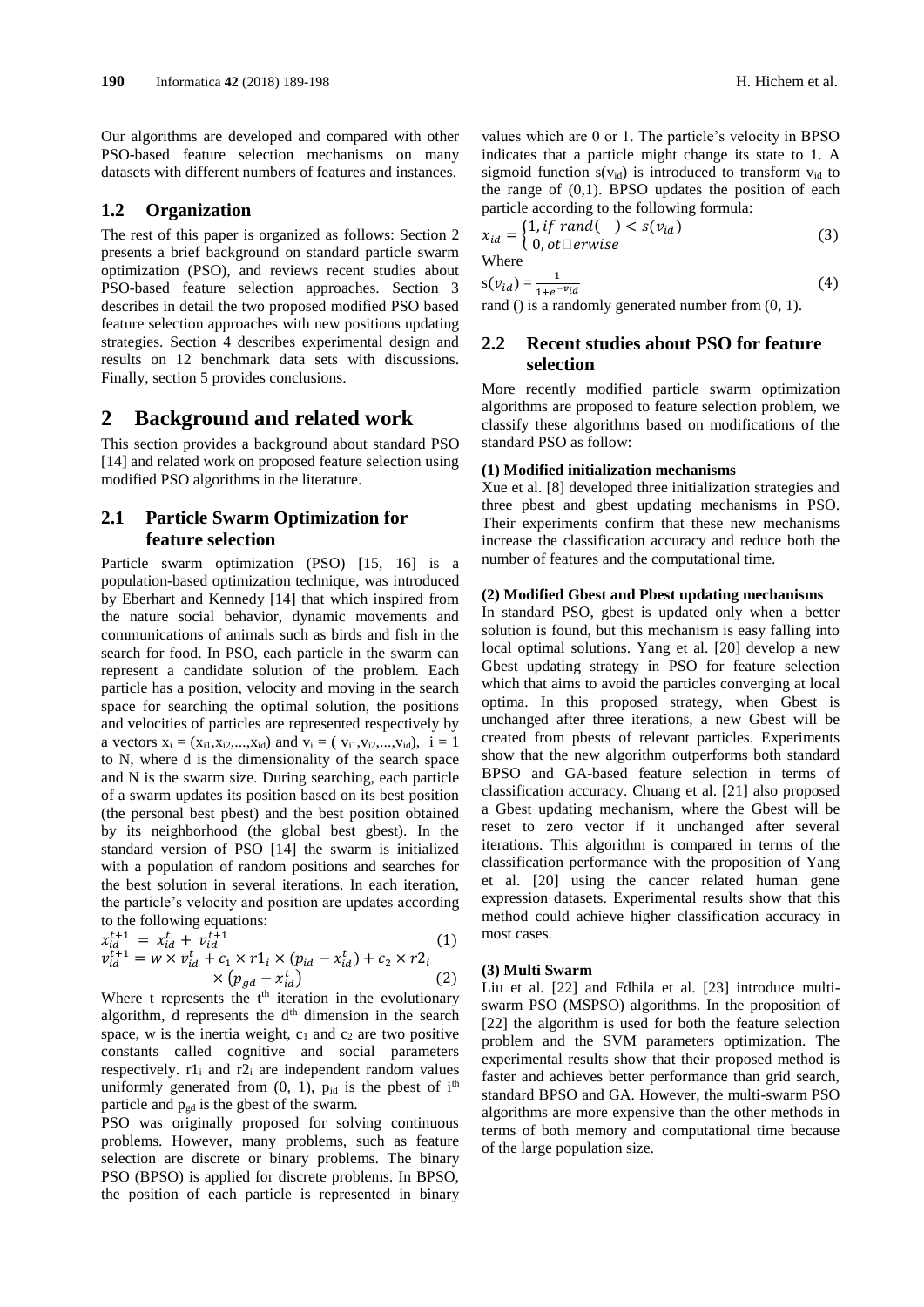#### **(4) Other modifications**

Beside the above strategies, some researchers have considered other types of modifications to increase the PSO performance. Chuang et al. [19] propose a new algorithm which is called catfish binary particle swarm optimization (catfishBPSO), in which the new particles so-called catfish that are introduced for helping PSO to avoid premature convergence. The catfish particles replace particles with worst fitness in the swarm when gbest has not improved for a number of iterations. Experimental results show that catfishBPSO achieves better classification accuracy than genetic algorithms, linear forward selection (LFS) and greedy stepwise backward selection (GSBS). Wang et al. [24] proposed a triggered memory scheme for the memory-based PSO in dynamic environments which aims to use a memory scheme to restore useful information about previously found positions by the swarm. Experiments show that the proposed scheme can achieve better performance than standard PSO. Unler & Murat [15] developed a modified discrete PSO which use an adaptive feature selection procedure, where the features are selected according to their contribution to the subset of features already selected and also to the likelihood calculated by BPSO. This approach is faster and achieves better classification performance compared with the tabu search and scatter search algorithms using several datasets. Quantuminspired PSO (QiPSO) [25] is a newly developed probabilistic evolutionary algorithm based on the classical particle swarm optimization algorithm and some concepts and theories of quantum computing, in order to improve the search capability and avoid premature convergence. Hamed et al. [26] propose a dynamic quantum-inspired PSO algorithm (DQiPSO) for feature selection and parameter optimization in neural networks for classification. In DQiPSO the particle is divided into two parts: In the first part, it uses the quantum information embedded in PSO for feature probability calculation, and in the second part, it uses the standard PSO with a real value to optimize the parameters in the neural network. The DQiPSO is compared with two methods: quantum-inspired PSO (QiPSO) and standard PSO algorithm (PSO). Experiments indicate that the DQiPSO is faster and achieves better classification performance than QiPSO and PSO in all test cases.

# **2.3 Hybridized PSO based feature selection approaches**

Several evolutionary algorithms are developed for the feature selection problem such as PSO and genetic algorithm (GA). However, both PSO and GA suffer from shortcomings: The main shortcoming of PSO is the premature convergence of a swarm, and generally, GAs find the global optimum solution but suffer from a slow convergence rate. Mohemmed et al. [27] propose a hybrid algorithm (PSOAdaBoost) that incorporates PSO with an AdaBoost framework for face detection. The PSOAdaBoost is compared with AdaBoost (with exhaustive feature selection) and experiments indicate that a PSOAdaBoost algorithm has a better performance in terms of much less training time and better classification accuracy. In [28] a new hybrid approach is proposed, which is based on the integration of the GA and PSO, this hybridization is obtained through integrating the standard velocity and update rules of PSO with selection, crossover, and mutation from the GA. In this algorithm, each next generation of population; the new population is produced through enhancement, crossover, and mutation on the half top of the best performing particles generated in the current generation.

# **3 Proposed approaches**

Given the simplicity andthe effectiveness ofPSO, we propose new approaches inspired fromthe principle of the standard PSO and we use the crossover operator in the genetic algorithmin order to well exploit the search space. Ourgoal is to propose two new modified PSO algorithms with a minimal number of parameters based onparticle swarm and crossover operator. The main idea of our algorithms is to integrate the crossover operator of GA into the PSO algorithm. The difference between our proposed approach and PSO is that the crossover operator is used to improve the standard PSO generating new solution for each particle using random walk. In this way, our algorithm can explore the search space by the crossover of the GA algorithm and exploit the population information with PSO. Our algorithms named PSOCO1 and PSOCO2 (Particle Swarm Optimization with Crossover Operator). These algorithms are similar, but they use two different updating mechanisms. Meanwhile, we use a new vector called relevant features vector (RFV) that contains relevant features in the dataset, the algorithm1 shows how to determine the RFV.

# **3.1 Relevant features vector (RFV)**

#### **Definition of relevant feature**

The relevant feature is afeature whereitsdeletion from the feature set decreases theclassification rate ofthe data set instances.In other words, a relevantfeature"A"is a featurewherethe classificationrate ofdata setinstances usingall featuresisbetter thanthe classificationrate of the same data set instances usingall featuresexceptthe attribute "A".

### **Definition of relevant feature vector**

The relevant features vector (RFV) is a vector contains all relevant features in the data set. The following algorithm describes the relevant features vector determination.

# **Algorithm 1 Pseudo-code of the relevant features vector determination**

#### **Input:**

Vector of all features set  $A = (a_1, a_2, ..., a_d)$ 

**Output:** 

Relevant features vector  $RFV = (RFV_1, RFV_2, ..., RVF_k)$ **begin**

Evaluate the fitness "Fitness\_A" using all features in A on the Data set;

**for** (j=0 to feature number -1)**do**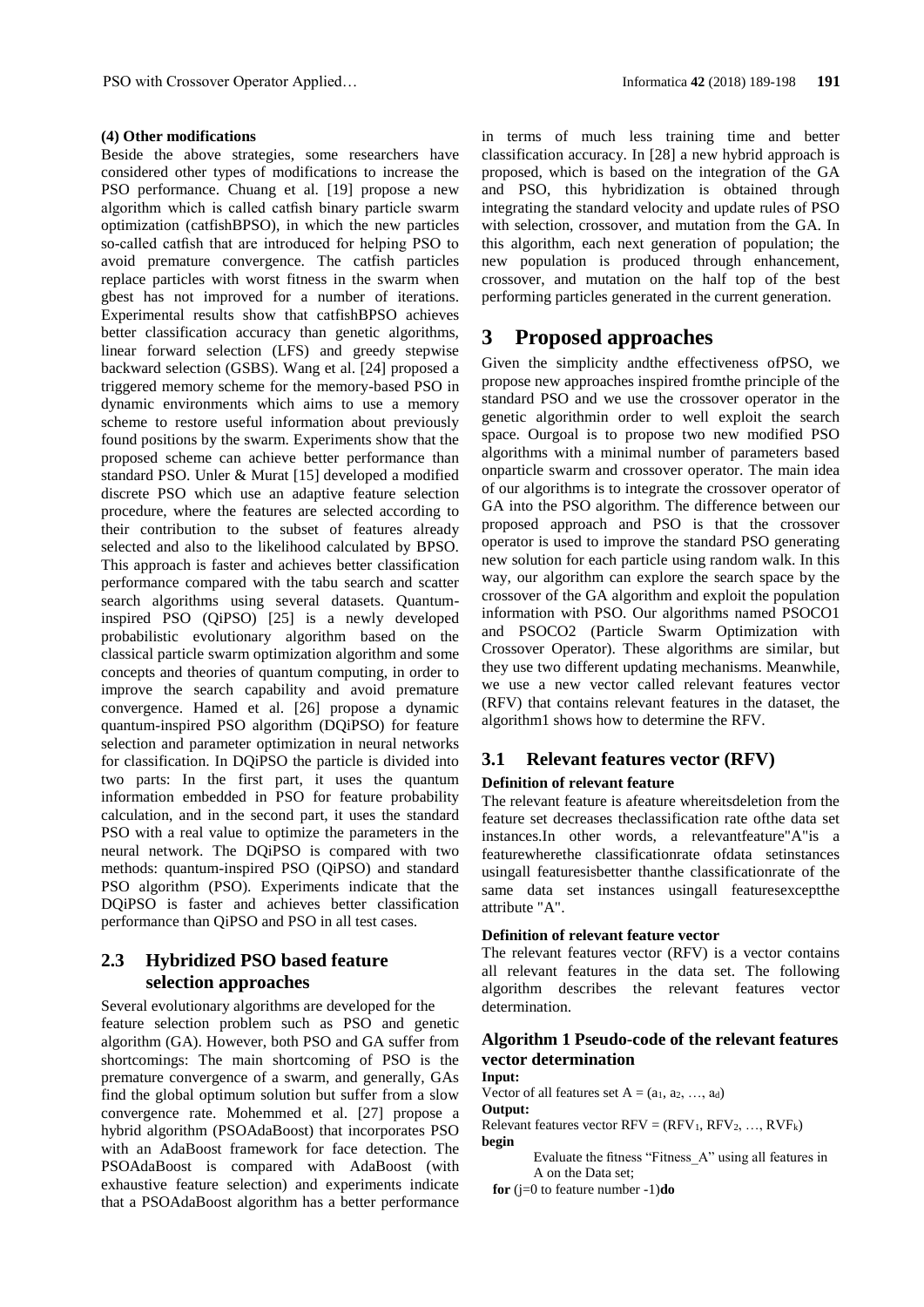$V = A - \{a_j\}$  /\*  $a_j$  is the feature number j \*/ Evaluate the fitness "Fitness<sup>"</sup>V" using all features

```
 In V on the Data set;
 if (Fitness V < Fitness A)
         RFV = RFV + \{ ai \};
 endif
 end for
end.
```
# **3.2 New position's update mechanisms**

In this section, we will propose two new different particle's position update mechanisms in PSO for feature selection with the goals of increasing the PSO parameters number, increasing the number of selected features and also the computational time of the feature selection algorithm. The new mechanisms are motivated by using of the crossover operator in GA. In our proposition, the inertia weight factor and two acceleration coefficients are removed and only length of crossover part is needed when modifying the particle's position.

#### **Position's update mechanism 1**

In each iteration, particle's position is updated using the crossover operator in GA into three following vectors: RFV, Pbest and Gbest. First, the crossover operation is performed on particle's current position withits Pbest. Second, crossoverof the particle's current positionwith the Gbest. Third, crossoverof particle's current positionwith the RFV. After creating new solutions (position vectors) by crossover, the algorithm proceeds to evaluate the new vectors (i.e. calculate the fitness of each new vector generated by crossover) to be able to update the values of Pbest by the vector with best classification accuracy. Algorithm 2 shows this first proposed update mechanism.

The particle's position updated according to the following equations:

 $X_i^k = MaxAcc \ ((X_i^k \odot Pbest_i), (X_i^k \odot Gbest_i), (X_i^k \odot RFV))$ *(5)*

Where  $X_i^k$  is the position of a particle i at iteration k, Pbesti is the best position of the particle i up to the iteration k, Gbest is the best position of the swarm population up to the iteration k, RFV is the relevant features vector and © is the crossover operator. "MaxAcc" is a function which returns a vector with better classification accuracy.

#### **Position's update mechanism 2**

In the second proposed update mechanism, The Pbest is updated by the new vector which generated by using the crossover of the current particle's position and the RFV. Algorithm 3 shows this second proposed update mechanism.

The particle's position updated according to the following equations:

$$
X_i^k = X_i^k \mathbb{O} RFV \tag{6}
$$

Where  $X_i^k$  is the position of particle i at iteration k, RFV is the relevant features vector and © is the crossover operator.

### **3.3 Crossover operator**

This operator is inspired from the genetic algorithms that combines two vectors (parent vectors) to produce a new vectors (new shield vectors) may be better than both of the parent's solutions if it takes the best characteristics from each of the parents. However, the original crossover operator does not always give good solutions because it randomly selects the parents, so we have replaced it by one specific crossover where the parents are not randomly selected: the first parent is always the current position vector and the second parent is the RFV vector in our first proposition, the RFV, the Pbest or the Gbest vectors are used as a second vector in our second proposition. The new crossover operator is inspired from the two points crossover.

#### **Two Points Crossover**

When performing crossover, two crossover points P1 and P2 are chosen in both parental vectors and the contents between these points are exchanged. In our proposition, the first point P1 is randomly chosen in the range [0, (d- $\mu$ )] as presents the equation (7), and the second point P2 is calculated using equation (8). Once the crossover is performed, new shields (new solutions) are created.

$$
P_1 = rand(0, (d - \mu))
$$
  
\n
$$
P_2 = P_1 + \mu
$$
 (3)

Where d is a dimension of a problem (a number of features in the dataset) and µ presents the length of crossover part (means the bits number of crossover operator).

The following algorithms describe the updates mechanisms used in the proposed feature selection algorithms present in the sub-section 3.4.

#### **Algorithm 2 Pseudo-code of the updates mechanism 1 Inputs:**

 $X_i = (x_1, x_2, ..., x_d)$  /\* A current position vector of a particle i\*/

 $RFV = (r_1, r_2, ..., r_d)$  /\* A relevant features vector \*/ Pbest =  $(p_1, p_2, ..., p_d)$  /\* A Pbest vector of a current particle\*/

Gbest =  $(g_1, g_2, ..., g_d)$  /\* A Gbest vector of a swarm\*/ Length of crossover part  $\mu$ 

#### **Output:**

New position vector  $X_i = (x_1, x_2, ..., x_d)$ **begin**

Generate integer random number  $P_1$  using the equation (7) Generate integer number  $P_2$  using the equation  $(8)$ Vector  $VR = X_i$ ;  $VP = X_i$ ;  $VG = X_i$ ;

**for**  $j = P_1$ **to**  $P_2$ **do** 

 $VRI$ i $=$ RFV $[i]$  $VP[j] = Pbest[j]$  $VG[i] = Gbest[j]$ 

**end for**

Calculate fitness value of VR, VP and VG Update the vector  $X_i$  using equation (5). **end.**

#### **Algorithm 3 Pseudo-code of the updates mechanism 2 Inputs:**

 $X_i = (x_1, x_2, ..., x_d)$  /\* A current position vector of particle i \*/

 $RFV = (r_1, r_2, ..., r_d)$  /\* A relevant features vector \*/ Length of crossover part "µ"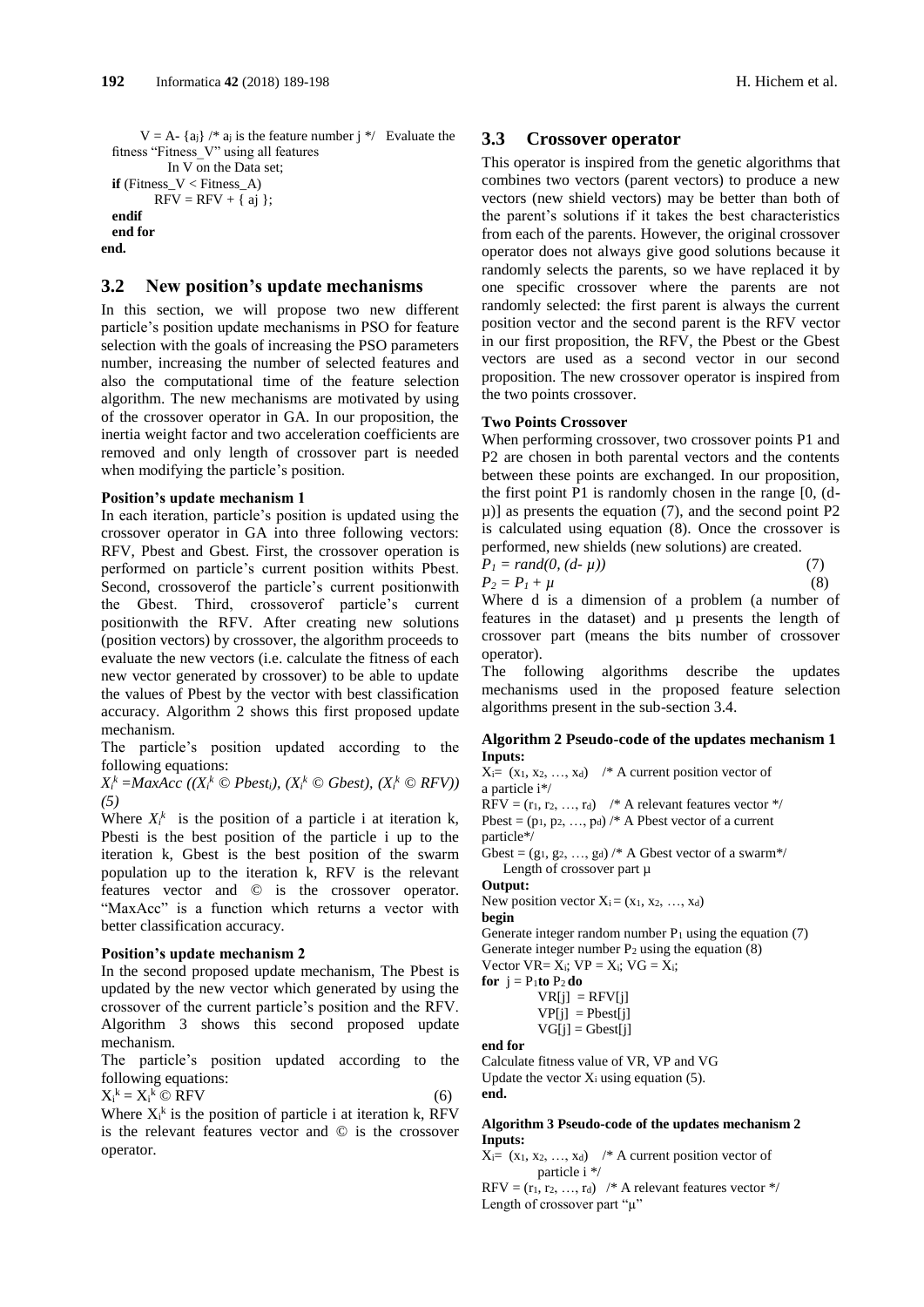#### **Output:**

New position vector  $X_i = (x_1, x_2, \ldots, x_d)$ **begin** Generate integer random number  $P_1$  using the equation (7) Generate integer number  $P_2$  using the equation  $(8)$ **for**  $i = P_1$  To  $P_2$ **do**  $X_i[j] = RFV[i]$ **end for end.**

# **3.4 PSOCO algorithm**

Like any algorithm, the first step in our algorithm is to set some parameters required for its successful implementation. The advantages of our algorithm are its simplicity, a few requirement parameters to adjust and may guide to search for a small size feature subset with low classification performance. The main idea of this algorithm is that runs in two stages. In the first stage, the algorithm focuses on the determination of a relevant features vector (RFV) (new in our algorithms). In the second stage, the PSOCO algorithm starts searching for the best solution in the search space using a population of particles called swarm. The algorithm begins by initializing the swarm size and the positions of the population. Each particle's position is randomly initialized in the search space with a uniform distribution. Then it initializes the best find position by each particle (denoted by  $Pbest_{i1}$ ,  $Pbest_{i2}$ ,..., $Pbest_{id}$ ). Next, based on the fitness function, the algorithm calculates the quality of each particle to be able to take the best position find by the swarm(denotedbyGbest<sub>1</sub>, Gbest<sub>2</sub>,...,Gbest<sub>d</sub>). Next, the algorithm begins the iterations for generating new solutions in order to improve the quality of the best solution found by the swarm. In each iteration, a new position is calculated for each particle as presented in algorithm 2 or algorithm 3.

# **Pseudo-code of PSOCO algorithm**

We used two new particle's position update mechanisms presented in section 3.2 proposed new PSO-based feature selection algorithms called PSOCO1 and PSOCO2 by using respectively update mechanism1 and update mechanism2. The pseudo-code of PSOCO2 is similar to PSOCO1, with a small change in particle's position updates; in PSOCO1the particle's position is updated based on the algorithm2, but PSOCO2 uses the algorithm3 for updating the position of each particle. The pseudo-code of PSOCO1 is shown in Algorithm 4

# **Algorithm 4 Pseudo-code of the proposed algorithm (**PSOCO1)

#### **Inputs:**

The data set, population size, number of features, number of iterations, length of crossover part µ

**Output:**

The selected feature subset (Subset of features that gives the maximum accuracy over the data set) and his classification accuracy.

#### **begin**

Generate the relevant feature vector RFV using the algorithm 1;

Initialize all particles of a swarm randomly;

**While** Maximum iterations is not met **do**



Figure 1: Effect of the crossover part length (parameter  $\mu$ ) on the ratio (Average N.F.S / Average Acc).

| <b>Dataset</b>      | # features | # classes | # instances |  |  |
|---------------------|------------|-----------|-------------|--|--|
| breast-cancer       | 10         | 2         | 699         |  |  |
| bridges v1          | 13         | 4         | 108         |  |  |
| Zoo                 | 17         | 7         | 101         |  |  |
| Lymphographie       | 18         | 4         | 148         |  |  |
| Flags               | 30         | 8         | 194         |  |  |
| dermatology         | 33         | 6         | 366         |  |  |
| Soybean             | 35         | 4         | 683         |  |  |
| Audiology           | 69         | 24        | 226         |  |  |
| <b>LIBRAS</b>       | 91         | 15        | 360         |  |  |
| MUSK1               | 168        | 2         | 476         |  |  |
| Arrhythmia          | 279        | 16        | 452         |  |  |
| Isolet <sub>5</sub> | 617        | 2         | 1559        |  |  |

Table 1: Datasets.

Evaluate the fitness of each particle on the Data set;  $\frac{1}{\sqrt{2}}$  the classification accuracy on the training set  $\frac{1}{\sqrt{2}}$ 

**for** i=1 to population size **do** Update the Pbest of particle i;

- Update the Gbest;
- Update the position of particle i using algorithm 2 **end for**

#### **end while**

Calculate the classification accuracy of the selected feature subset on the Data set;

**end.**

# **4 Design of experiments**

### **4.1 Datasets and parameter settings**

In our experiments, the twelve benchmark datasets (Table 1) are chosen from the UCI machine learning repositories [29], which have different numbers of features (from 10 to 617), classes and instances as the representative samples of the feature selection problem. For each dataset, all instances are used as training set and also as test set.

K-nearest neighbour (KNN) learning algorithm was used in the experiments, we use  $K=5$  (5NN) [8]. Waikato environment of knowledge analysis Weka [30] is used to run the instances classification. Classification accuracy is evaluated by 5NN implemented in Java.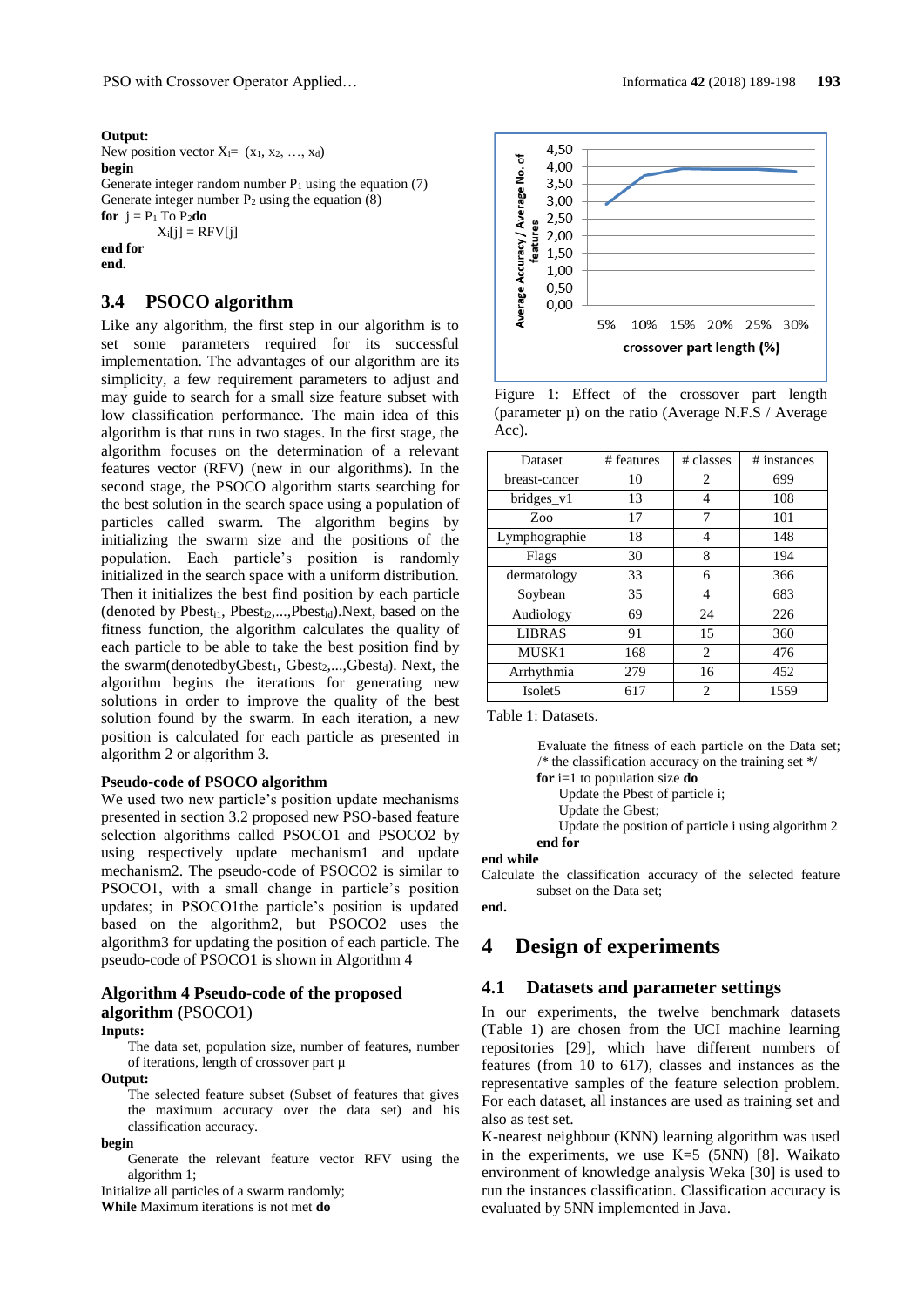In order to examine the performance of the proposed algorithms PSOCO1 and PSOCO2 based on algorithm 2 and algorithm 3 respectively as the position's update mechanisms, the standard PSO [14], and two recent wrapper feature selection algorithms PSO4-2 [8] and HGAPSO [28], are used as benchmark techniques in the experiments. The same conditions were used in all experiments: A swarm size of 20 [19], an iteration number of 20 and all compared algorithms perform 20 independent runs on each dataset.

# **4.1.1 Determination of the crossover part length (µ)**

The aim of this sub-section is to investigate the effect of the key parameter  $\mu$  (length of crossover part) on the performance of PSOCO. It is difficult to determine what length (number of bits) should be selected to run the crossover operator. Selecting a large number of bits may complicate the performance in terms of PSOCO2's time running while selecting a small number of bits may deteriorate the classification performance. For that, various experiments were carried. We take PSOCO2 as selection feature algorithm and the 5-nearest neighbor (5NN) as learning algorithm to analyze the effects of µ on the performance of the PSOCO2. The PSOCO2 is

analyzed on 20 independent runs. Table. 2 show the experimental results with varying values of the parameter µ. In table 2, "A.N.F.S" means the average number of features selected in the 20 independent runs of PSOCO2. "Acc" represents the classification accuracy using the selected features. The percentage in the first line in table 2: for example 10% means that the length of crossover part equals to 10% bits from the total number of features. Fig. 1 illustrates a graphical representation of the ratio between the average number of selected features and the average classification accuracies that is found by the PSOCO2 for all datasets (average of all Acc in Table.2).

In the plot of Fig. 1, the horizontal axis shows percentage of selected features for applying crossover operator

(Parameter  $\mu$ ), and the vertical axis shows the ratio between the average of A.N.F.S and the average of accuracies (last line in the Table. 2). From Fig. 1, it can be seen that this parameter has a significant effect on the number of selected feature and the classification accuracy using the selected features, it is clear that the value  $15$  of  $\mu$  produces a better result. It can be also seen that the performance of PSOCO2 is stable once the value of µ exceeds 15.

| <b>Crossover part</b><br>length (%) | 5%      |       | 10%     |       | 15%     |       | 20%     |       | 25%     |       |         | 30%   |
|-------------------------------------|---------|-------|---------|-------|---------|-------|---------|-------|---------|-------|---------|-------|
| Data sets                           | A.N.F.S | Acc   | A.N.F.S | Acc   | A.N.F.S | Acc   | A.N.F.S | Acc   | A.N.F.S | Acc   | A.N.F.S | Acc   |
| iris                                | 2,7     | 97,03 | 2,9     | 97,06 | 2,75    | 97,16 | 2,65    | 97,09 | 2.85    | 97,23 | 2,85    | 97,19 |
| diabetes                            | 5,75    | 83,52 | 5,75    | 83,52 | 5,7     | 83,53 | 5,4     | 83,45 | 5,65    | 83,5  | 5,75    | 83,52 |
| labor                               | 8,15    | 96,22 | 8,6     | 97,71 | 9,2     | 97,19 | 9,2     | 97,19 | 9,2     | 97,45 | 9,05    | 97,54 |
| lymphographie                       | 10,4    | 87,12 | 10,5    | 89,08 | 10,15   | 89,22 | 10,5    | 89,05 | 9,85    | 89,66 | 10,85   | 89,02 |
| ionosphere                          | 12,8    | 92,49 | 9,7     | 92,56 | 9,65    | 92,4  | 9,45    | 92,45 | 9,35    | 92,3  | 9,2     | 92,16 |
| soybean                             | 20,67   | 92,38 | 19,3    | 93,08 | 18      | 92,81 | 17,85   | 92,64 | 17,8    | 92,29 | 17,75   | 92,34 |
| audiology                           | 23,25   | 74,6  | 18,1    | 75,06 | 16,75   | 75,11 | 16,75   | 74,8  | 16.65   | 75,15 | 16,05   | 75,15 |
| <b>LIBRAS</b>                       | 28,6    | 88,52 | 20,7    | 88,62 | 19,8    | 88,66 | 19.4    | 88,3  | 18,9    | 88,58 | 18,8    | 88,08 |
| MUSK1                               | 40,6    | 99,05 | 29,8    | 99,39 | 23,7    | 99,41 | 22,9    | 99.3  | 22,8    | 99,3  | 23,7    | 99,39 |
| Isolet <sub>5</sub>                 | 158,5   | 99,15 | 119,78  | 99,09 | 115,9   | 98.91 | 118,4   | 98,99 | 119,9   | 98,99 | 122,9   | 98,95 |
| Average                             | 31,14   | 91,01 | 24,51   | 91,52 | 23,16   | 91,44 | 23,25   | 91,33 | 23,29   | 91,45 | 23,69   | 91,33 |

Table 2: Effect of the crossover part length on the performance of PSOCO2 using different dataset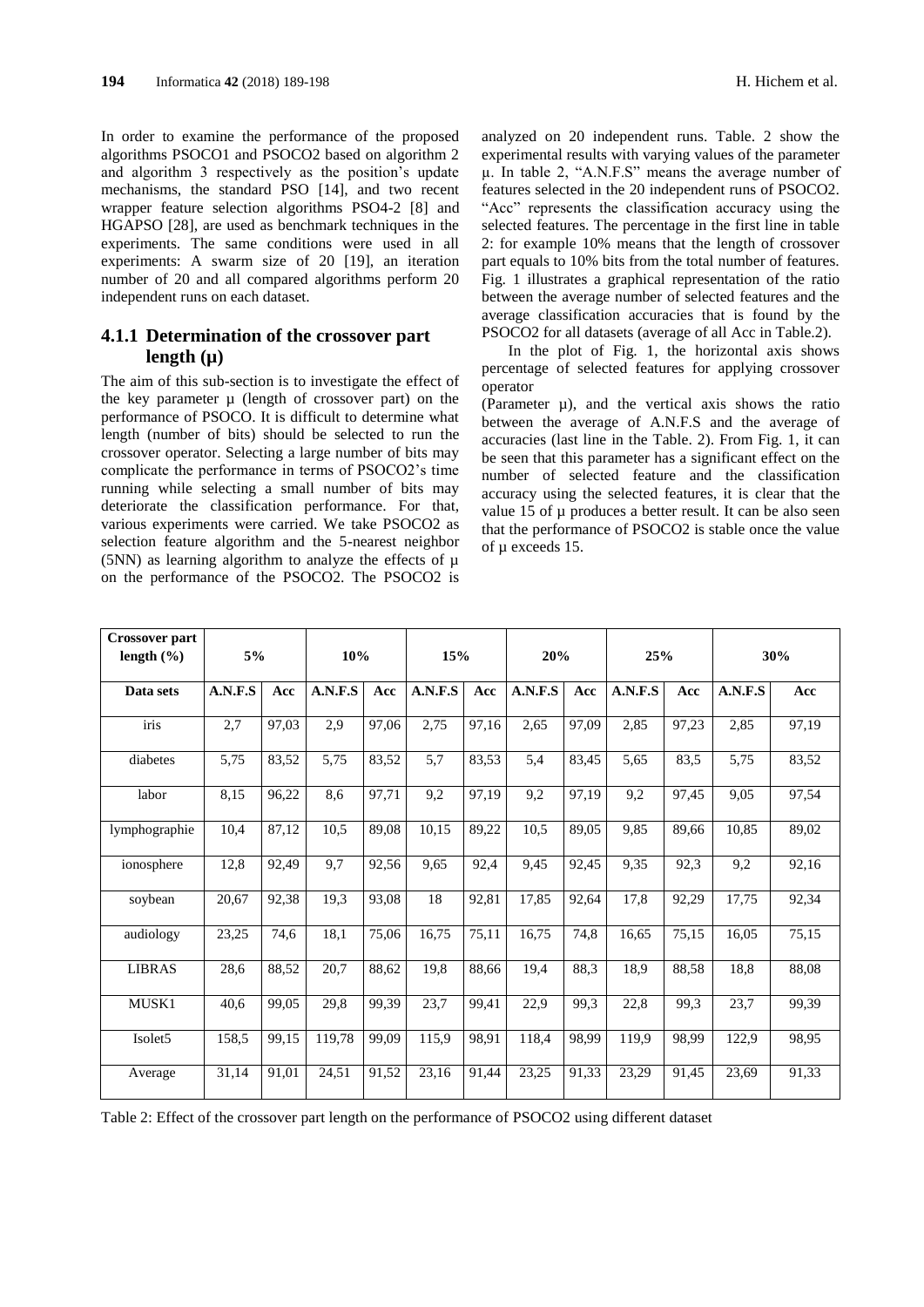| Datasets      | <b>T. N. F</b> | C. A. A. F | N. R. F        | C. A. R. F | Algorithms              | A. N. F      | A. A           | B.A            |
|---------------|----------------|------------|----------------|------------|-------------------------|--------------|----------------|----------------|
|               |                |            |                |            | <b>Standard PSO</b>     | 7,6          | 79,86          | 80,06          |
| Breast-cancer |                | 77,27      | $\overline{4}$ | 75,52      | PSO4_2                  | 7,4          | 79.86          | 80,06          |
|               | 9              |            |                |            | <b>HGAPSO</b>           | 6,9          | 79,56          | 80,06          |
|               |                |            |                |            | PSOCO1                  | 4,3          | 78,56          | 79,72          |
|               |                |            |                |            | PSOCO <sub>2</sub>      | 6,55         | 79,52          | 80,06          |
|               |                |            |                |            | <b>Standard PSO</b>     | 5,3          | 78,13          | 78,5           |
|               |                |            |                |            | PSO4_2                  | 5,3          | 78,31          | 78,5           |
| Bridges_v1    | 12             | 71,02      | $\overline{4}$ | 75,7       | <b>HGAPSO</b>           | 5,55         | 77,75          | 78,5           |
|               |                |            |                |            | PSOCO1                  | 4,45         | 78,31          | 78,5           |
|               |                |            |                |            | PSOCO <sub>2</sub>      | 5,5          | 78,31          | 78,5           |
|               |                |            |                |            | <b>Standard PSO</b>     | 9,6          | 98,86          | 99             |
|               |                |            |                |            | PSO4_2                  | 9,9          | 98,76          | 99             |
| Zoo           | 17             | 95,04      | 3              | 65,34      | <b>HGAPSO</b>           | 9,45         | 98,51          | 99             |
|               |                |            |                |            | PSOCO1                  | 3,65         | 95,79          | 99             |
|               |                |            |                |            | PSOCO <sub>2</sub>      | 9,6          | 98,56          | 99             |
|               |                |            |                |            | <b>Standard PSO</b>     | 12,3         | 91,72          | 93,24          |
|               |                |            |                |            | PSO4_2                  | 12,45        | 91,72          | 93,24          |
| Lymphographie | 18             | 87,16      | 9              | 85,13      | <b>HGAPSO</b>           | 11,6         | 91,48          | 93,24          |
|               |                |            |                |            | PSOCO1                  | 9,6          | 89,69          | 92,56          |
|               |                |            |                |            | PSOCO <sub>2</sub>      | 12,85        | 92,09          | 93,24          |
|               |                |            | 8              |            | <b>Standard PSO</b>     | 14,85        | 76,46          | 78,35          |
|               |                |            |                |            | PSO4_2                  | 14,5         | 76,64          | 78,35          |
| Flags         | 29             | 64.94      |                | 62.37      | <b>HGAPSO</b>           | 14,4         | 75,79          | 77,83          |
|               |                |            |                |            | PSOCO1                  | 9,15         | 73,96          | 75,77          |
|               |                |            |                |            | PSOCO <sub>2</sub>      | 14,1         | 77,5           | 80,41          |
|               |                | 98,36      | 16             | 95.62      | <b>Standard PSO</b>     | 21,35        | 99,04          | 99,45          |
|               | 34             |            |                |            | PSO4_2                  | 20,3         | 99,08          | 99,45          |
| Dermatology   |                |            |                |            | <b>HGAPSO</b><br>PSOCO1 | 19,3<br>16,5 | 98,85<br>98,56 | 99,45<br>99,18 |
|               |                |            |                |            | PSOCO <sub>2</sub>      | 18,2         | 99,22          | 99,45          |
|               |                |            |                |            | <b>Standard PSO</b>     | 22,75        | 93,55          | 94,14          |
|               |                | 92,82      | 18             | 91,5       | PSO4_2                  | 23,85        | 93,87          | 94,72          |
| Soybean       | 35             |            |                |            | <b>HGAPSO</b>           | 21,95        | 93,63          | 94,72          |
|               |                |            |                |            | PSOCO1                  | 18,2         | 92,55          | 93,7           |
|               |                |            |                |            | PSOCO <sub>2</sub>      | 22,55        | 94,37          | 95,02          |
|               |                |            |                |            | <b>Standard PSO</b>     | 38,1         | 78,23          | 79,64          |
|               | 69             | 72,12      | 15             | 71,68      | PSO4_2                  | 37,25        | 77,83          | 80,08          |
| Audiology     |                |            |                |            | <b>HGAPSO</b>           | 36,2         | 77,34          | 79,64          |
|               |                |            |                |            | PSOCO1                  | 16,5         | 74,91          | 76,54          |
|               |                |            |                |            | PSOCO <sub>2</sub>      | 29,9         | 78,4           | 80,97          |
|               |                |            |                |            | <b>Standard PSO</b>     | 43,15        | 89,01          | 89,72          |
|               |                |            |                |            | $PSO4_2$                | 43,85        | 89,08          | 90             |
| <b>LIBRAS</b> | 90             | 86,38      | 17             | 79,72      | <b>HGAPSO</b>           | 42,05        | 89,01          | 90,27          |
|               |                |            |                |            | PSOCO1                  | 20,7         | 88,63          | 89,72          |
|               |                |            |                |            | PSOCO <sub>2</sub>      | 32,25        | 90,13          | 90,83          |
|               |                |            |                |            | <b>Standard PSO</b>     | 80,55        | 99,25          | 99,57          |
|               |                |            |                |            | PSO4_2                  | 62,05        | 99,25          | 99,78          |
| MUSK1         | 167            | 96,21      | 19             | 97,89      | <b>HGAPSO</b>           | 78,5         | 99,1           | 99,78          |
|               |                |            |                |            | PSOCO1                  | 23,25        | 99,38          | 99,57          |
|               |                |            |                |            | PSOCO <sub>2</sub>      | 49,65        | 99,63          | 100            |
| Arrhythmia    |                | 91,63      | 41,05          |            | <b>Standard PSO</b>     | 132,64       | 94,99          | 69,89          |
|               | 279            |            |                | 89,59      | PSO4_2                  | 59,64        | 94,87          | 96,88          |
|               |                |            |                |            | <b>HGAPSO</b>           | 56,87        | 94,78          | 96,75          |
|               |                |            |                |            | PSOCO1                  | 32,87        | 94,23          | 96,42          |
|               |                |            |                |            | PSOCO <sub>2</sub>      | 38,85        | 93,89          | 96,05          |
|               | 617            | 97,44      | 85,84          | 84,57      | <b>Standard PSO</b>     | 301,25       | 96,38          | 98,32          |
| Isolet5       |                |            |                |            | PSO4_2                  | 254,35       | 98,65          | 98,98          |
|               |                |            |                |            | <b>HGAPSO</b>           | 248,63       | 98,77          | 98,98          |
|               |                |            |                |            | PSOCO1                  | 92,59        | 97,98          | 98,54          |
|               |                |            |                |            | PSOCO <sub>2</sub>      | 112,87       | 98,89          | 98,64          |

Table 3: Experimental Results.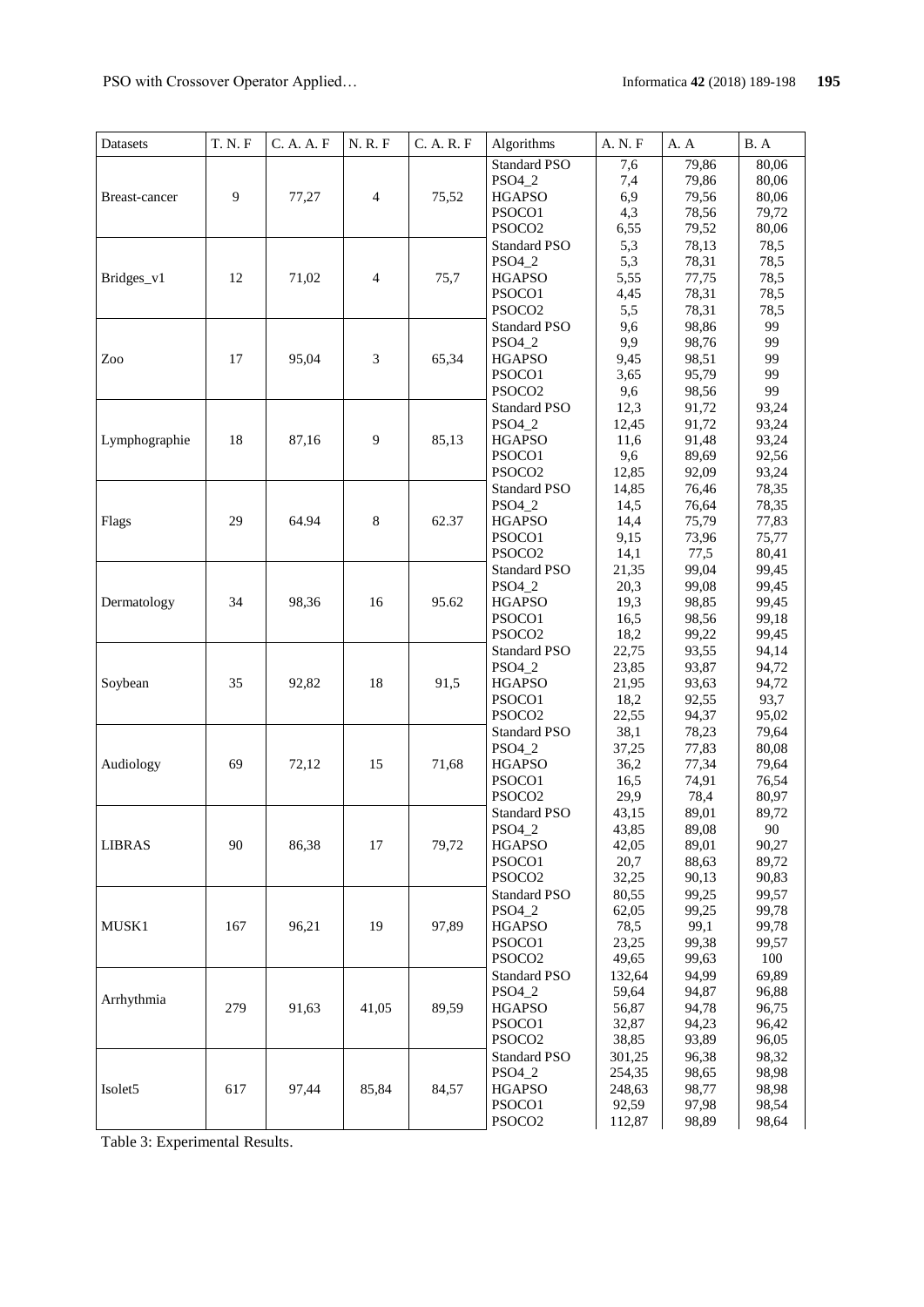### **4.2 Experimental Results and Discussions**

This section presents the results obtained from series of experiments conducted to evaluate the effectiveness of our algorithms. We experiment independently the PSOCO1 and PSOCO2 on twelve datasets (Table.1) and we compare its performance with the standard PSO [14], PSO4-2 [8] and HGAPSO [28]. Table 3 show the experimental results, we compare the classification performance of the two proposed algorithms with three other recent approaches in the literature on the twelve datasets. In Table 3, "T.N.F" means the total number of features in the dataset. "C.A.A.F" represents the classification accuracy using all features. "N.R.F" is the number of relevant features selected by algorithm 1. "C.A.R.F" shows the accuracy of classification using relevant features." A.N.F" represents the average number of selected features by each algorithm in 20 independent runs. "B.A" and "A.A" indicate respectively the best and the average classification accuracy obtained from the 20 runs.

### **4.2.1 Results of benchmark techniques**

According to the previous results in Table 3, it can be seen that in all datasets, PSO4-2 [8] and HGAPSO [28] select a small number of features and achieve similar or higher classification accuracy than using all features in all cases. When comparing HGAPSO with standard PSO-based feature selection approach, it is clear in Table 3 that the HGAPSO approach reduces the number of features in 12 bases and decreases the average classification accuracy in 3 bases from the total of 12 cases. HGAPSO outperformed PSO4-2 in terms of selected feature number in 11 cases from a total of 12 cases. However, PSO4-2 finds better classification accuracy than HGAPSO in 9 cases, which means the reduction of the number of features, might decrease the classification performance.

This section presents the results obtained from series of experiments conducted to evaluate the effectiveness of our algorithms. We experiment independently the PSOCO1 and PSOCO2 on twelve datasets (Table.1) and we compare its performance with the standard PSO [14], PSO4-2 [8] and HGAPSO [28]. Table. 3 show the experimental results, we compare the classification performance of the two proposed algorithms with three other recent approaches in the literature on the twelve datasets. In Table. 3, "T.N.F" means the total number of features in the dataset. "C.A.A.F" represents the classification accuracy using all features. "N.R.F" is the number of relevant features selected by algorithm 1. "C.A.R.F" shows the accuracy of classification using relevant features." A.N.F" represents the average number of selected features by each algorithm in 20 independent runs. "B.A" and "A.A" indicate respectively the best and the average classification accuracy obtained from the 20 runs.

# **4.2.2 Results of PSOCO1**

According to Table 3, on 9 of 12 cases, PSOCO1 used crossover between the current position and the Pbest, Gbest or RFV, achieved better classification performance than that of benchmark algorithms, and in all datasets tested, the number of selected features by PSOCO1 is significantly smaller than that of benchmark algorithms.

# **4.2.3 Results of PSOCO2**

According to the results shown in Table 3, in most cases (11 of the 12 data sets), the selected feature subsets by our algorithm PSOCO2 contain about half of the available features. Using the selected feature, the ANN classifier can achieve about similar classification accuracy than using all features in almost all datasets. Moreover, in the cases of datasets with a large number of features (the three last datasets), the feature subsets evolved by PSOCO2 contains about seven-tenth of the available features. Comparing the results obtained by PSOCO2 with that of other benchmark algorithms, the average size of the feature subsets evolved by PSOCO2 is always smaller, and the reduction of the average size is more than 20% in all datasets (except the bridges\_v1 dataset) and it is 70% in three last bases (datasets with a large number of features). The average classification accuracy achieved by the feature subsets resulted by PSOCO2 is better in almost all datasets.

# **4.2.4 Comparison between proposed methods and benchmark techniques**

Comparing the two proposed methods with benchmark techniques, leads to the following observations, the number of features selected by our algorithms (PSOCO1 and PSOCO2) was similar or slightly inferior compared with the benchmark algorithms on the datasets with a relatively small number of features, but it was significantly inferior in the datasets with a large number of features. However, the classification accuracy achieved by our proposed algorithms was similar or slightly better than that achieved by the benchmark algorithms in almost all cases. Seen that the difference between our approaches and the benchmark techniques is the RFV, and then this demonstrates that RFV leads the swarm to select only the relevant features, which significantly decrease the selected feature subsets size found by our algorithms. In the updates equations of the original PSO equations (1) and  $(2)$ , there are five parameters  $(w, c1, c2, r1, r2)$ , but in our algorithms there is only one parameter (Length of crossover part). Then, the updates mechanisms in our approaches motivated by both a new RFV vector and a small number of parameters can help PSOCO to take their advantages to obtain feature subsets with a smaller number of features and better or similar classification accuracy.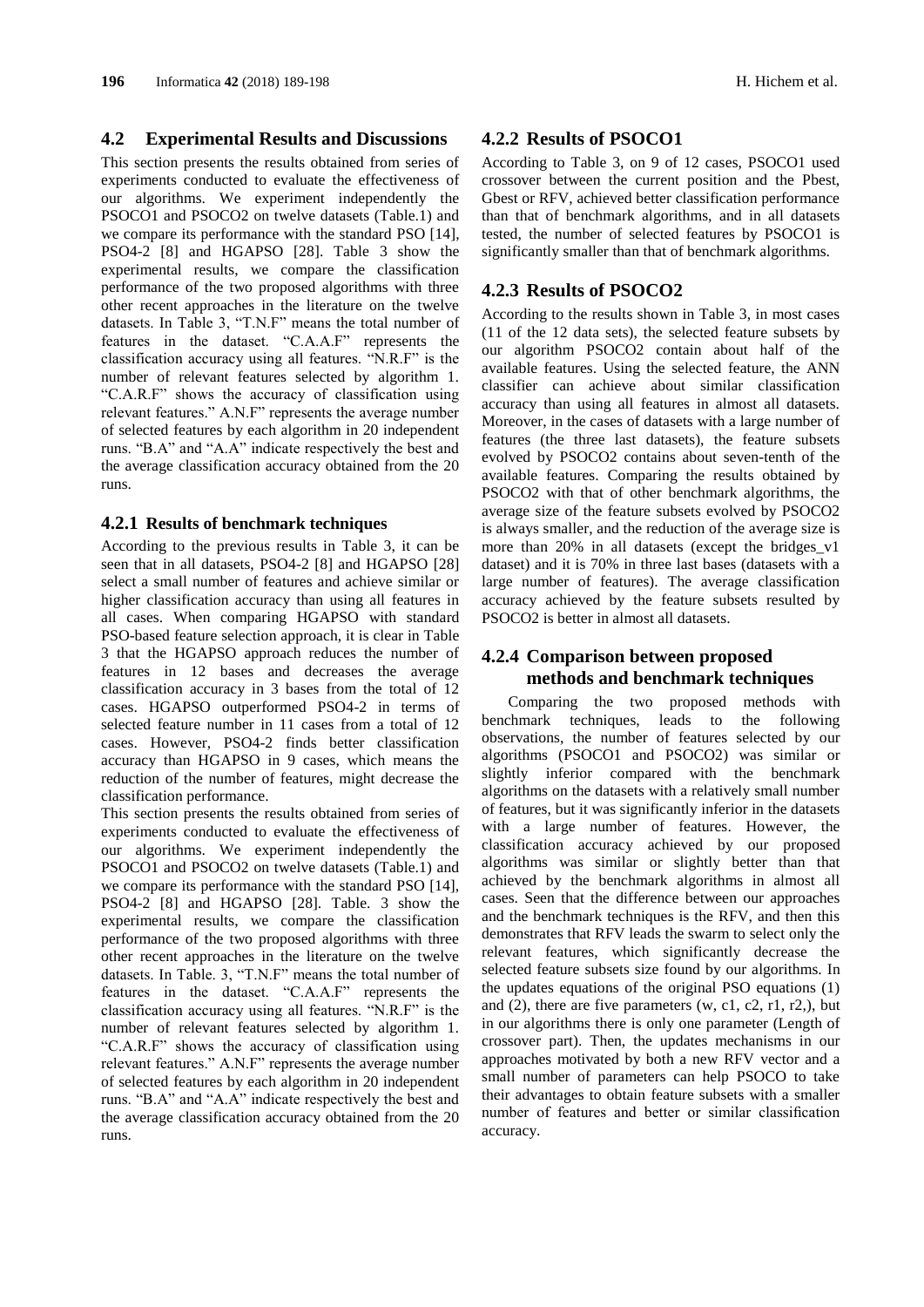### **4.2.5 Discussions**

The PSO algorithm is a simple and fast algorithm; however, it may lack the diversity of population between particles. Therefore, in this work, we add crossover operator between particles to the PSO during the process of new positions updating for efficiency exploring the search space. From the experimental results we can sum up the following:

- Our proposed approaches PSOCO1 and PSOCO2 can solve the feature selection problem effectively.
- The overall performance (the average classification accuracy) of our proposed approaches is equal or better than the original PSO and other compared optimization methods.
- The average size of the feature subsets selected by PSOCO2 is always smaller, and the reduction of the average size is more than 20% in all tested datasets and it is 70% in datasets with a large number of features.
- The algorithms PSOCO1 and PSOCO2 used few parameters compared with the original PSO.

The results suggest that the RFV vector guide the proposed PSOCO to search the solution around them as a perfect solution, which increases the probability of selecting the relevant features and removing the irrelevant features.

# **5 Conclusion and future works**

The goal of this paper is to develop two new feature selection approaches based on PSO using a crossover operator from genetic algorithm and a proposed relevant features vector (RFV) to selecting a smaller number of features and achieving same or better classification accuracy. In the first algorithm, particle's position is updated using the crossover operator between current position on one hand and RFV, Pbest or Gbest on the other hand, but the second algorithm use only crossover operator between the current position and the RFV for updating the particle's position. The advantage of our approach is that it is simple and does not require too many parameters to initialize compared with the original PSO; the population size and the length of crossover part are the only essential parameters to initialize. In this study, we have conducted the experiments to compare the new algorithms with three other feature selection algorithms on 12 datasets of varying numbers of features and instances. The goal was successfully achieved by our new approaches: the size of selected features subset is reduced over the standard PSO scheme about 20% in the small datasets and 70% in the large datasets using PSOCO2. These results suggest that the proposed algorithms have great potential to reduce the dimensionality of the search space in order to maintain the classification accuracy.

For future works, Firstly, PSOCO will be applied to many other engineering optimization problems like 0–1 knapsack problem, job scheduling and transport engineering. Secondly, our two PSOCO approaches will be used with more classifiers like SVM and Artificial Neural Network (ANN) to verify and optimize their parameters. Finally, The PSOCO will be enhanced by changing the random particle's initial positions by employing a various Chaotic Maps techniques to diversify the initial population on the search space.

### **References**

- [1] Enny I S, Sri H, Agus H, Retantyo W, Mudjosemedi M (2015). Feature Selection of the Combination of Porous Trabecular with Anthropometric Features for Osteoporosis Screening. International Journal of Electrical and Computer Engineering (IJECE), vol. 5, no. 1, pp. 78–83.
- [2] Zheng H, Zhang Y (2008). Feature selection for high dimensional data in astronomy. Advances of Space Research, vol. [41,](http://www.sciencedirect.com/science/journal/02731177/41/12) pp.1960–1964.
- [3] Wang Q, Liu F, Wang X (2014). Multi-objective optimization of machining parameters considering energy consumption. International Journal of Advanced Manufacturing Technology, vol. 71, pp. 1133–1142.
- [4] Hlaing T (2012). Feature Selection and Fuzzy Decision Tree for Network Intrusion Detection. International Journal of Informatics and Communication Technology, vol. 1, no. 2, pp. 109– 118.
- [5] Kohavi R, John GH (1997). Wrappers for feature subset selection. Artificial Intelligence, vol. 97, no. 1--2, pp. 273–324.
- [6] Colak S, Isik C (2003). Feature subset selection for blood pressure classification using orthogonal forward selection. In: Proceedings of IEEE 29th Annual Bioengineering Conference, pp. 122–123.
- [7] Cotter SF, Kreutz-Delgado K., Rao BD (2001). Backward sequential elimination for sparse vector selection. Signal Processing, vol. 81, pp.1849–1864.
- [8] Xue B, Zhang M, Browne WN (2014). Particle swarm optimization for feature selection in classification: Novel initialization and updating mechanisms. Applied soft computing, vol. 18, pp. 261–276.
- [9] Kanan HR, Faez K (2008). An improved feature selection method based on ant colony optimization (ACO) evaluated on face recognition system. Applied Mathematics and Computation, vol. 205, pp. 716–725.
- [10] Ani AA (2005). Ant colony optimization for feature subset selection. Proceedings of world academy of science, engineering and technology, vol. 4, pp. 35– 38.
- [11] Gao HH, Yang HH, Wang XY (2005). Ant colony optimization based network intrusion feature selection and detection. Proceedings of the 4<sup>th</sup> international conference on machine learning and cyberneting, vol. 6, pp. 3871–3875.
- [12] Huang CL, Wang CJ (2006). A GA-based feature selection and parameters optimization for suppert vector machine. Expert systems with applications, vol. 31, pp. 231–240.
- [13] Shuxin Z, Bin H (2013). Hybrid Feature Selection Based on Improved Genetic Algorithm.